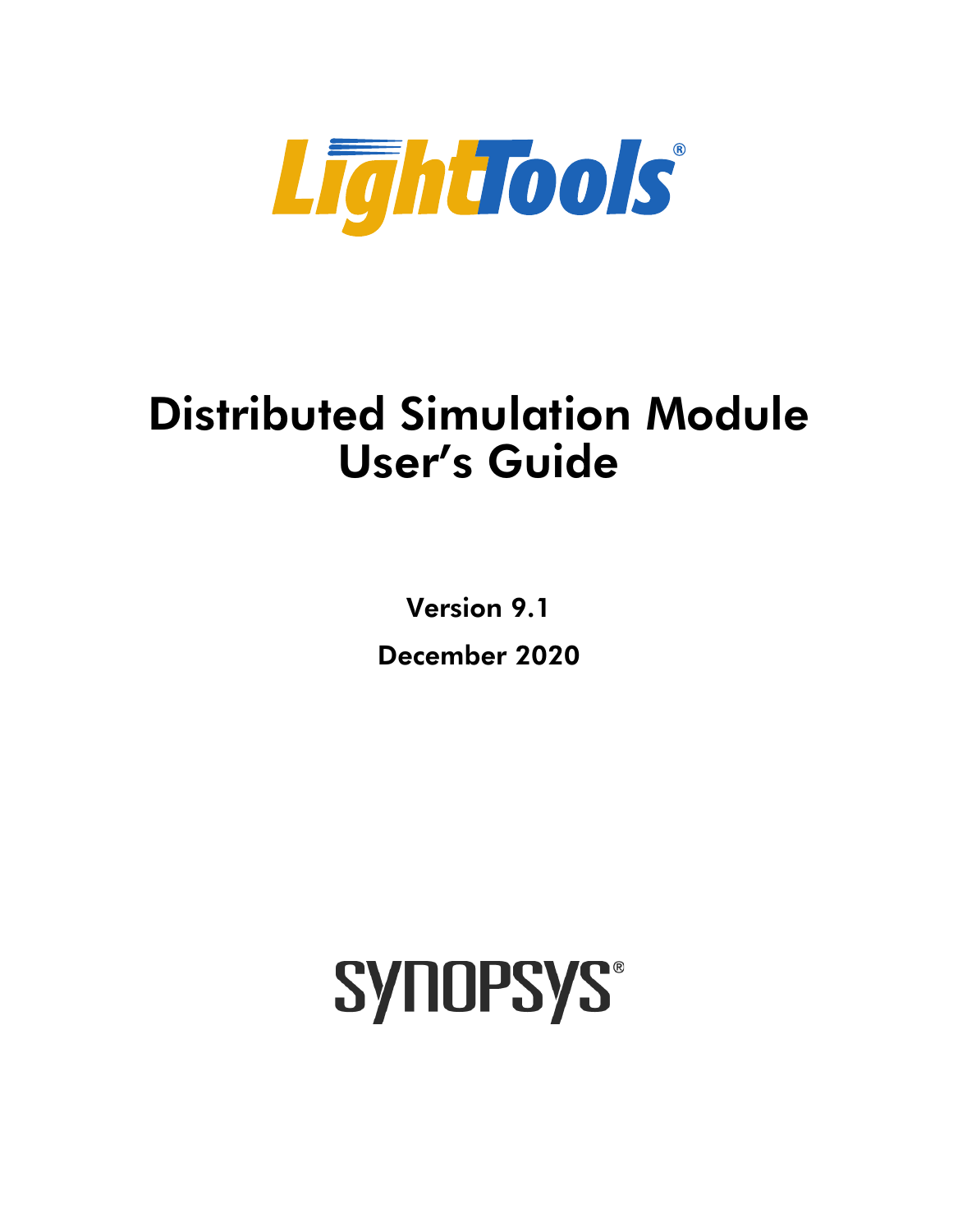# **Copyright Notice and Proprietary Information**

Copyright © 2020 Synopsys, Inc. All rights reserved. This software and documentation contain confidential and proprietary information that is the property of Synopsys, Inc. The software and documentation are furnished under a license agreement and may be used or copied only in accordance with the terms of the license agreement. No part of the software and documentation may be reproduced, transmitted, or translated, in any form or by any means, electronic, mechanical, manual, optical, or otherwise, without prior written permission of Synopsys, Inc., or as expressly provided by the license agreement.

#### **Right to Copy Documentation**

The license agreement with Synopsys permits licensee to make copies of the documentation for its internal use only. Each copy shall include all copyrights, trademarks, service marks, and proprietary rights notices, if any. Licensee must assign sequential numbers to all copies. These copies shall contain the following legend on the cover page:

"This document is duplicated with the permission of Synopsys, Inc., for the exclusive use of and its employees. This is copy number  $\cdots$ 

#### **Destination Control Statement**

All technical data contained in this publication is subject to the export control laws of the United States of America. Disclosure to nationals of other countries contrary to United States law is prohibited. It is the reader's responsibility to determine the applicable regulations and to comply with them.

#### **Disclaimer**

SYNOPSYS, INC., AND ITS LICENSORS MAKE NO WARRANTY OF ANY KIND, EXPRESS OR IMPLIED, WITH REGARD TO THIS MATERIAL, INCLUDING, BUT NOT LIMITED TO, THE IMPLIED WARRANTIES OF MERCHANTABILITY AND FITNESS FOR A PARTICULAR PURPOSE.

#### **Trademarks**

Synopsys' company and certain product names are trademarks of Synopsys, as set forth at: https:// www.synopsys.com/company/legal/trademarks-brands.html. All other product or company names may be trademarks of their respective owners.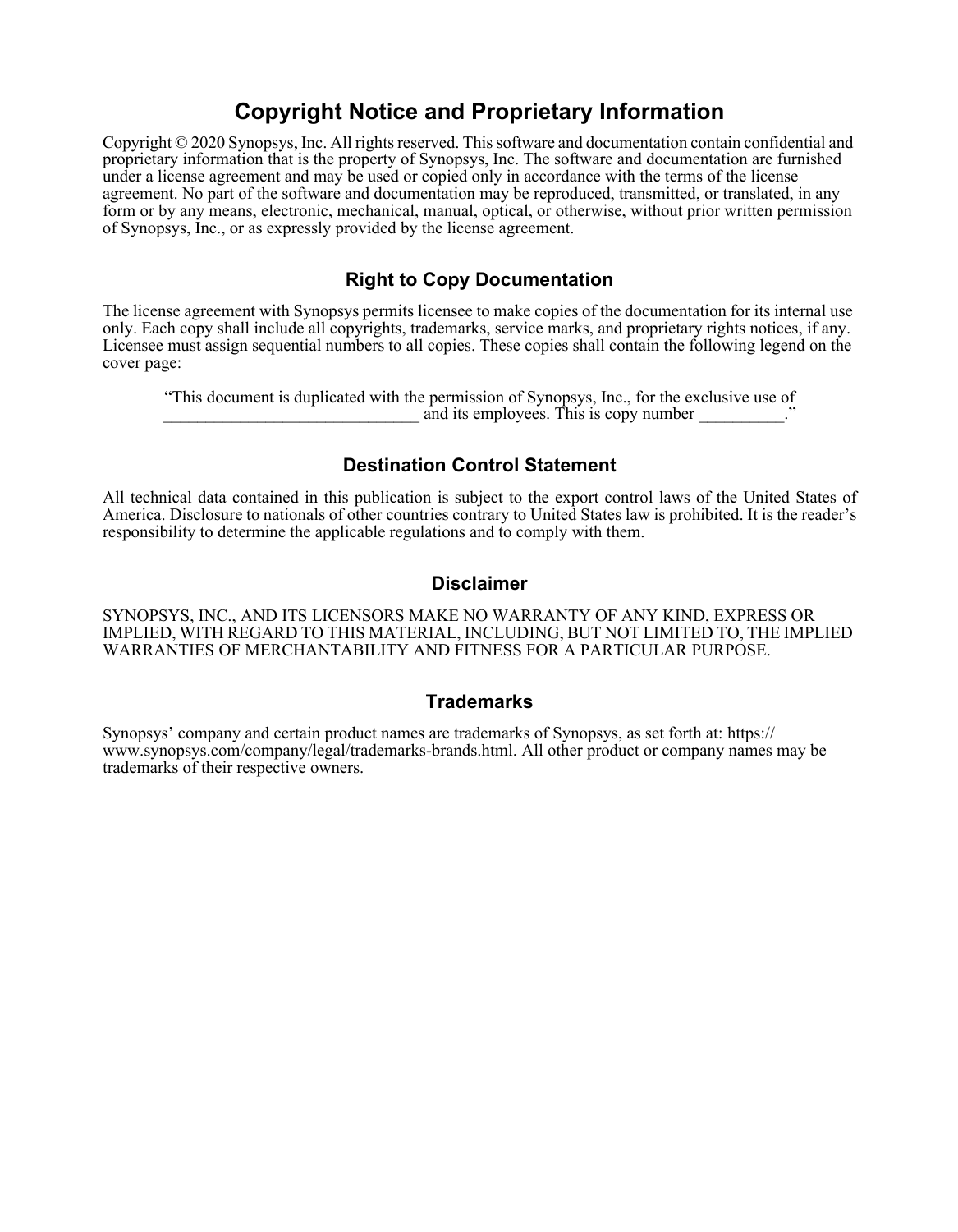# **Contents**

| Chapter 2 Installing the Distributed Simulation Module 7                |  |
|-------------------------------------------------------------------------|--|
|                                                                         |  |
|                                                                         |  |
|                                                                         |  |
|                                                                         |  |
|                                                                         |  |
| Chapter 3 Starting and Stopping a LightTools Distributed Simulation  11 |  |
|                                                                         |  |
|                                                                         |  |
|                                                                         |  |
|                                                                         |  |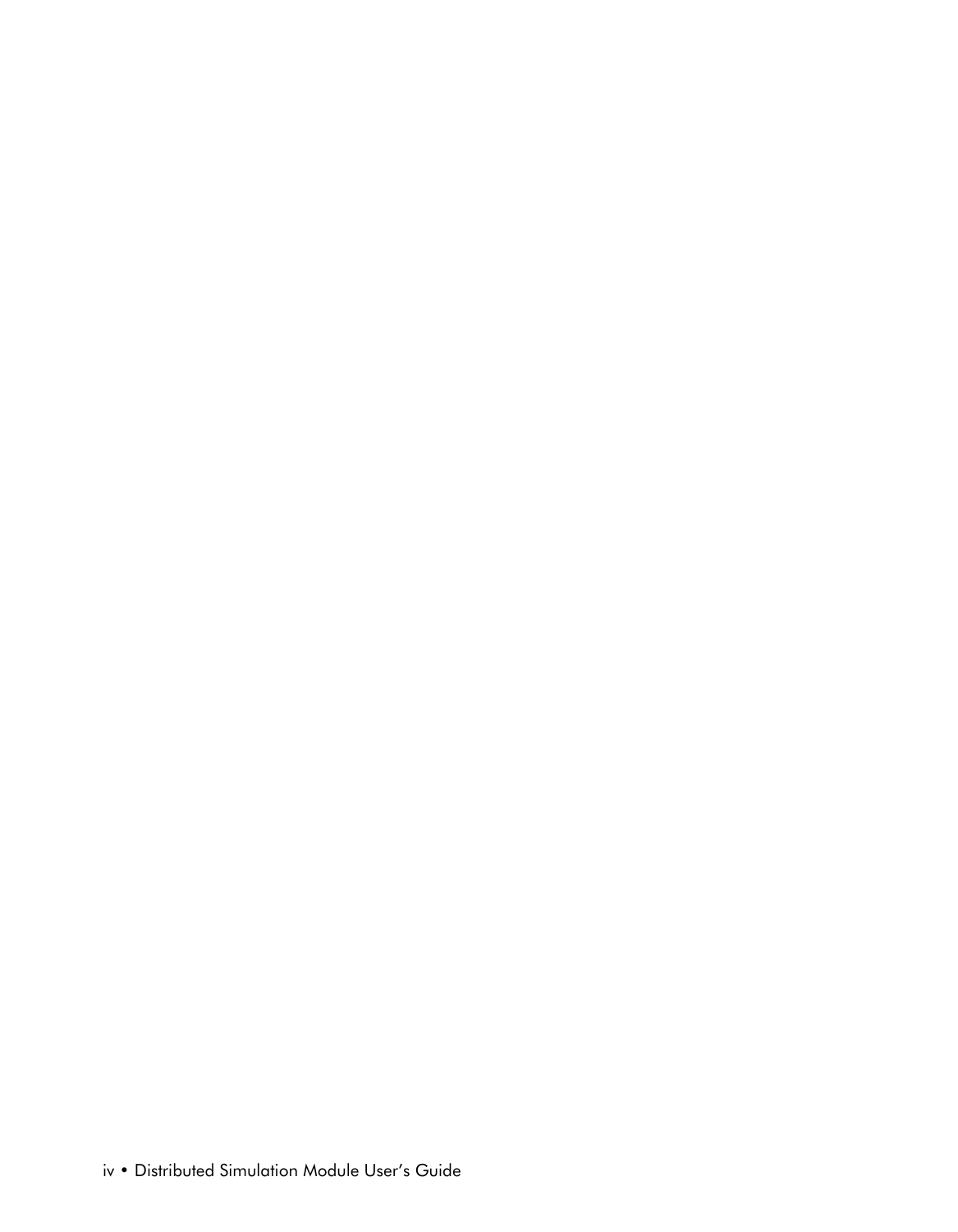# <span id="page-4-0"></span>**Chapter 1 Introduction**

The LightTools Distributed Simulation Module allows you to distribute a simulation over multiple computers. To accomplish this, all interactive operations a user performs on a *controller* computer, such as opening files, modifying models, analyzing data, are duplicated on computers running *worker* sessions of LightTools. (See *[Terminology](#page-5-0)* on page 2 for descriptions of the distributed simulation terminology.) The state of the model is constantly synchronized with each of the workers. During a simulation, each worker traces a portion of the total rays. The rays are assumed to be independent from other rays and can be incoherently accumulated into the analysis meshes like a multi-threaded operation. With this method, each worker collects its set of receiver rays, and the binned data is accumulated at the controller. After the simulation, when you make changes to the number of bins or filter settings or ray paths, LightTools first updates the rays on each worker and then re-accumulates the binned data on the controller.



**Note:** A Distributed Simulation Module license is required for each of the worker sessions, and you must have a floating license.

#### *Tell me about...*

- *[Terminology](#page-5-0)* on page 2
- *[Assumptions](#page-6-0)* on page 3
- *[Limitations for the Distributed Simulation Module](#page-7-0)* on page 4
- *[Installing the Distributed Simulation Module](#page-10-3)* on page 7
- *[Starting and Stopping a LightTools Distributed Simulation](#page-14-2)* on page 11
- *[Troubleshooting](#page-21-1)* on page 18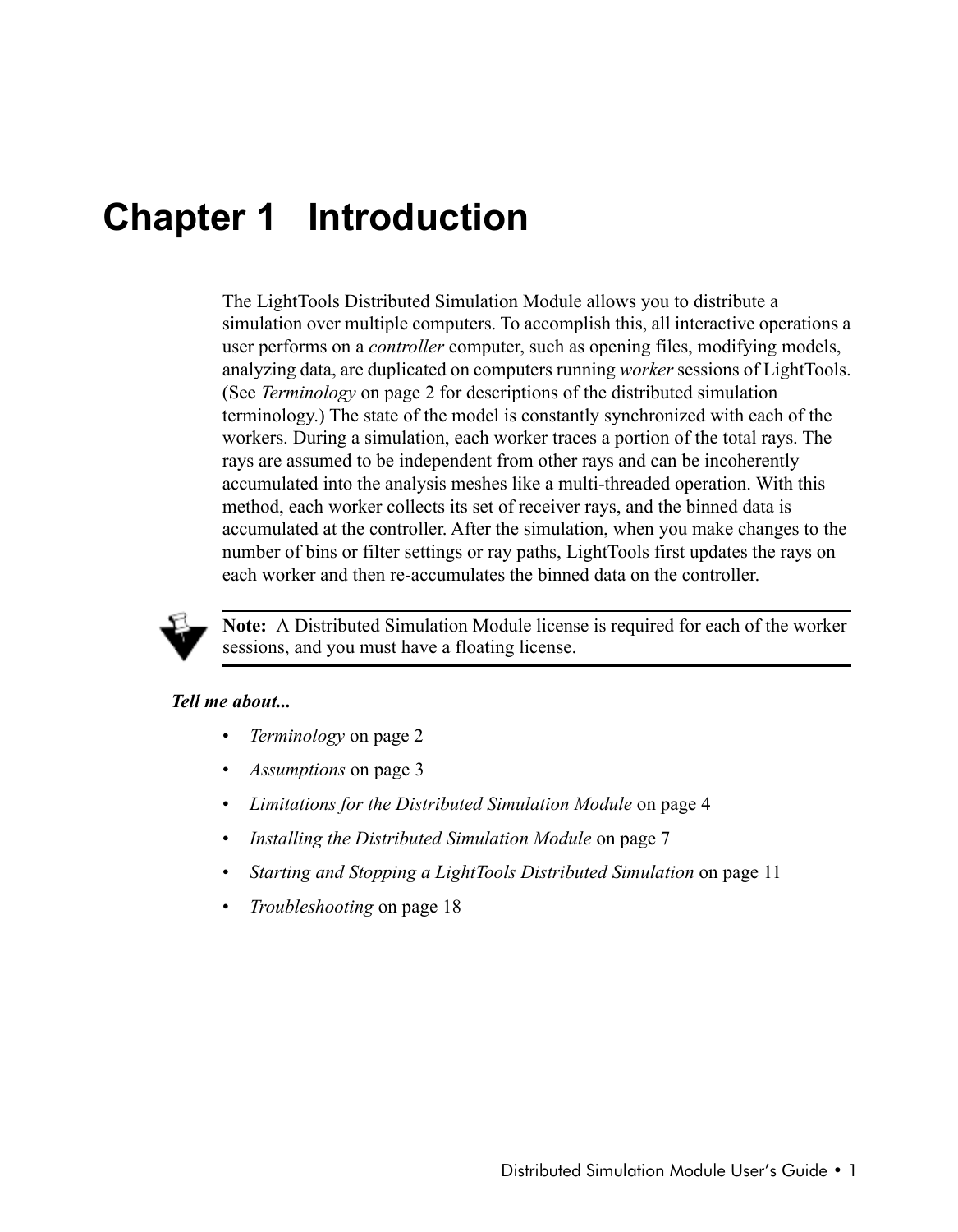# <span id="page-5-0"></span>**Terminology**

The following terms are used describe how the Distributed Simulation Module works.

- Distributed simulation A process that uses multiple computers to perform a Monte Carlo ray trace of an optical model.
- Controller An interactive session of LightTools the user interacts with to perform modeling, simulation, and analysis.
- Host A computer on which one or more worker sessions of LightTools run.
- Worker A session of LightTools that performs a portion of the simulation, stores partial results, and feeds results back to the controller.
- Cluster A collection of a controller and one or more workers sharing a simulation task.
- Rank An ordinal number assigned by the Intel Message Passing Interface (MPI) to each LightTools session in a cluster. The controller is always given a rank of 0.
- Core Computer cores are equivalent to CPU threads. A LightTools simulation is not significantly increased when running multiples threads per core, such as when hyperthreading is enabled.



#### Cluster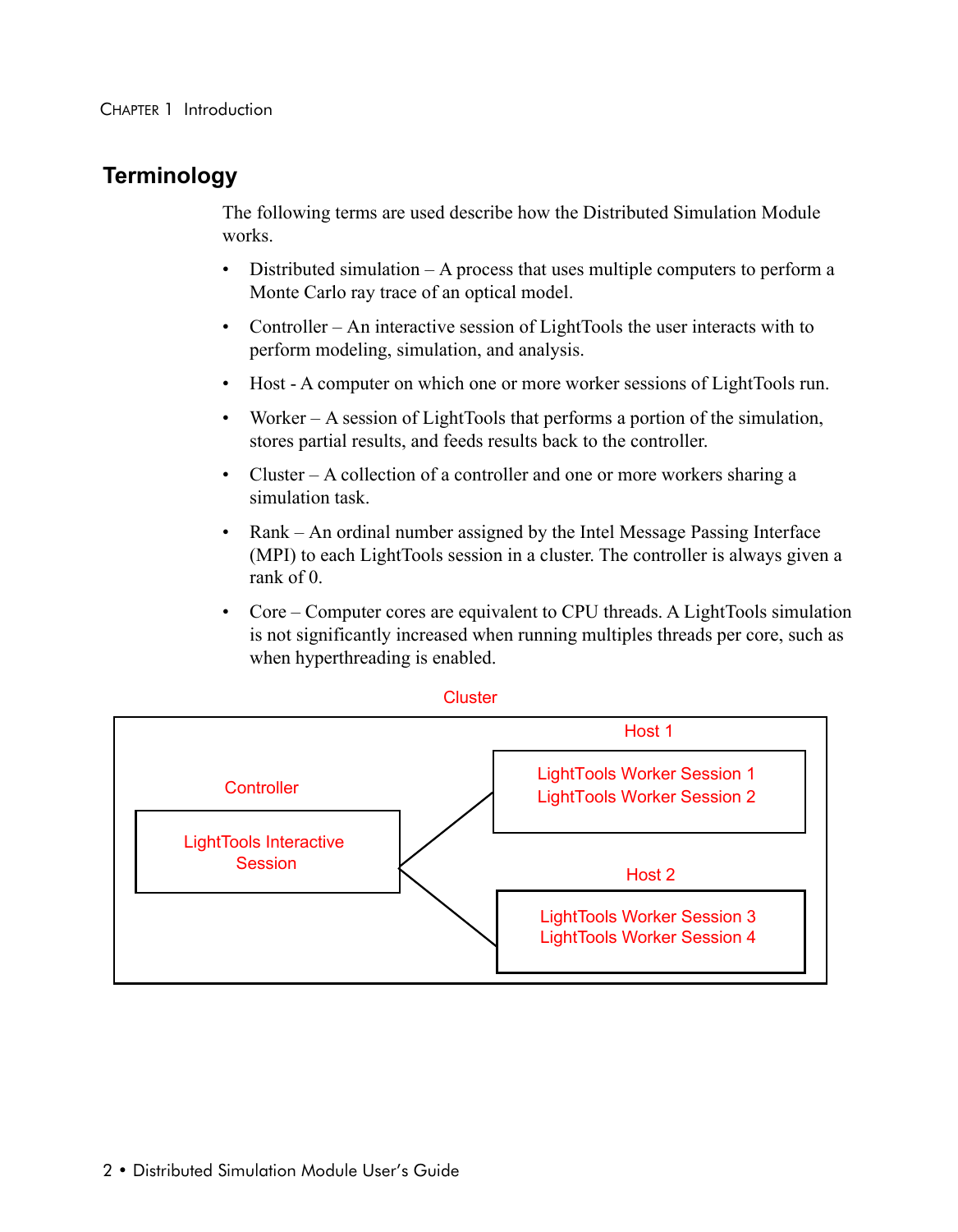# <span id="page-6-0"></span>**Assumptions**

The following assumptions are made during for a distributed simulation process.

- The system is based on the Intel Message Passing Interface (MPI).
- The controller and workers have a common version of MPI installed.
- The controller and workers have a common version of LightTools installed.
- The controller and workers are on the same subnet of a single domain.
- Continuous load balancing is updated after each simulation to test the ray trace speed of each worker. The fraction of the simulation rays sent to each worker is based on the previous simulation. It is suggested that you start a distributed simulation with a small number of rays to initiate the load balancing and then perform a larger simulation to balance the performance of the selected workers.
- Each worker is able to access a common LightTools system (.lts) model and any required external files with the controller through a universal naming convention (UNC) shared folder.
- The operation requires a floating license. The controller checks out the typical licenses needed for the model, and each worker checks out a worker license from a pool of Distributed Simulation Module licenses.
- Each worker session is licensed for use up to 16 CPU threads; to use all the cores to achieve optimal performance on a 48-core host, three distributed simulation instances of LightTools are needed for three instances of the workers to run on the workstation, each requiring its own license.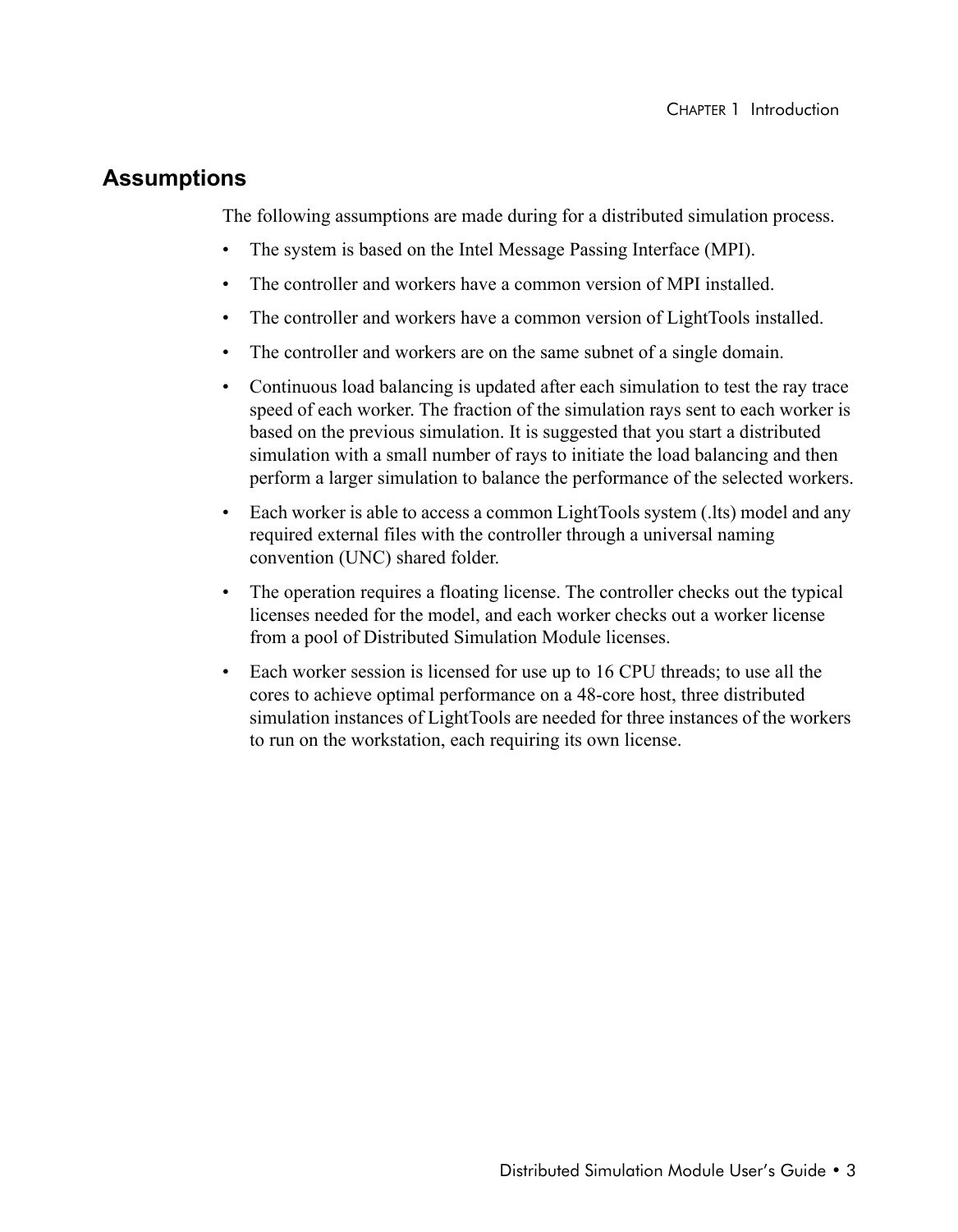# <span id="page-7-0"></span>**Limitations for the Distributed Simulation Module**

Distributed simulations are designed to increase simulation speed for models that were defined and set up in a non-distributed version of LightTools. Interactive use and continuous synchronization of the model state between the controller and workers allows you to change receiver filters and mesh settings after the simulation. Other interactive use is limited as described below. Building and modifying models, optimization, and tolerancing are supported, but there are sequences of operations that cause LightTools to lose synchronization and hang the distributed session. If synchronization is lost or when a worker is unresponsive to the controller, LightTools prompts you to save the model and start a new distributed simulation session.

The following limitations are known to exist in this release.

- The LightTools Cluster Startup dialog box is available only in English.
- If files are not accessed from a shared drive (including optical properties and materials), the workers can lose synchronization or hang the processes; this can affect commands that use internal paths such as macro-based geometry creation commands and copy and paste geometry macros.

Because optical properties must be access from a shared drive, it is not possible to use the Load From Library option in the Optical Properties Manager, because this option attempts to retrieve files on the local file system. To work around this, you can use the Load From File option instead, and navigate to the shared folder to select the desire file.

- If a worker session of LightTools exhausts memory on the host computer, LightTools will hang or crash.
- This version does not provide a way to remove non-responsive cluster nodes from the simulation.
- Tolerance analyses and optimization distribute the simulation, not the individual perturbed models.
- LED Lens and MacroFocal elements cannot be created or modified when running a distributed simulation.
- Hybrid simulations are not supported.
- Photorealistic rendering is not supported.
- Continue Simulation After Interrupt (Interrupt and then Add more rays) is not supported.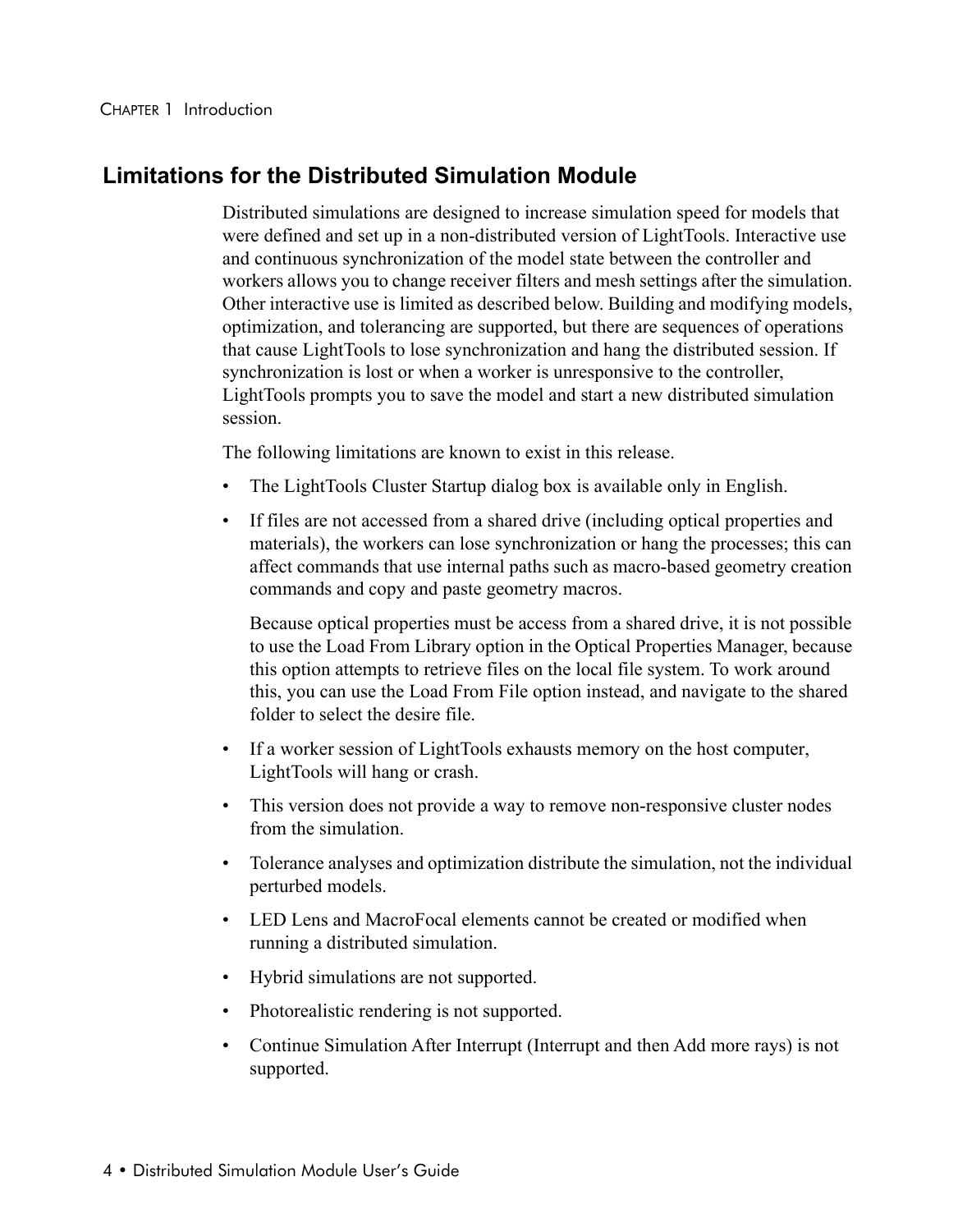- When a simulation includes a large set of rays, exporting receiver rays and saving the model with ray data can require an extensive amount of time.
- The Glass Map is not supported.
- The LightTools SOLIDWORKS Link Module is not supported.
- Ray data can be saved during a distributed simulation but can be opened only when running in single simulation mode upon restoring the .lts file.
- External utility programs may lose synchronization depending on the API functions they call.
- LightTools utilities should connect only to the controller, not the workers.
- The UDVS Logger (which is currently single-threaded) is not supported.
- Support for user-defined optical properties (UDOPs), and other user-defined DLL components is limited to "well-behaved" DLLs; some implementations may cause LightTools to hang.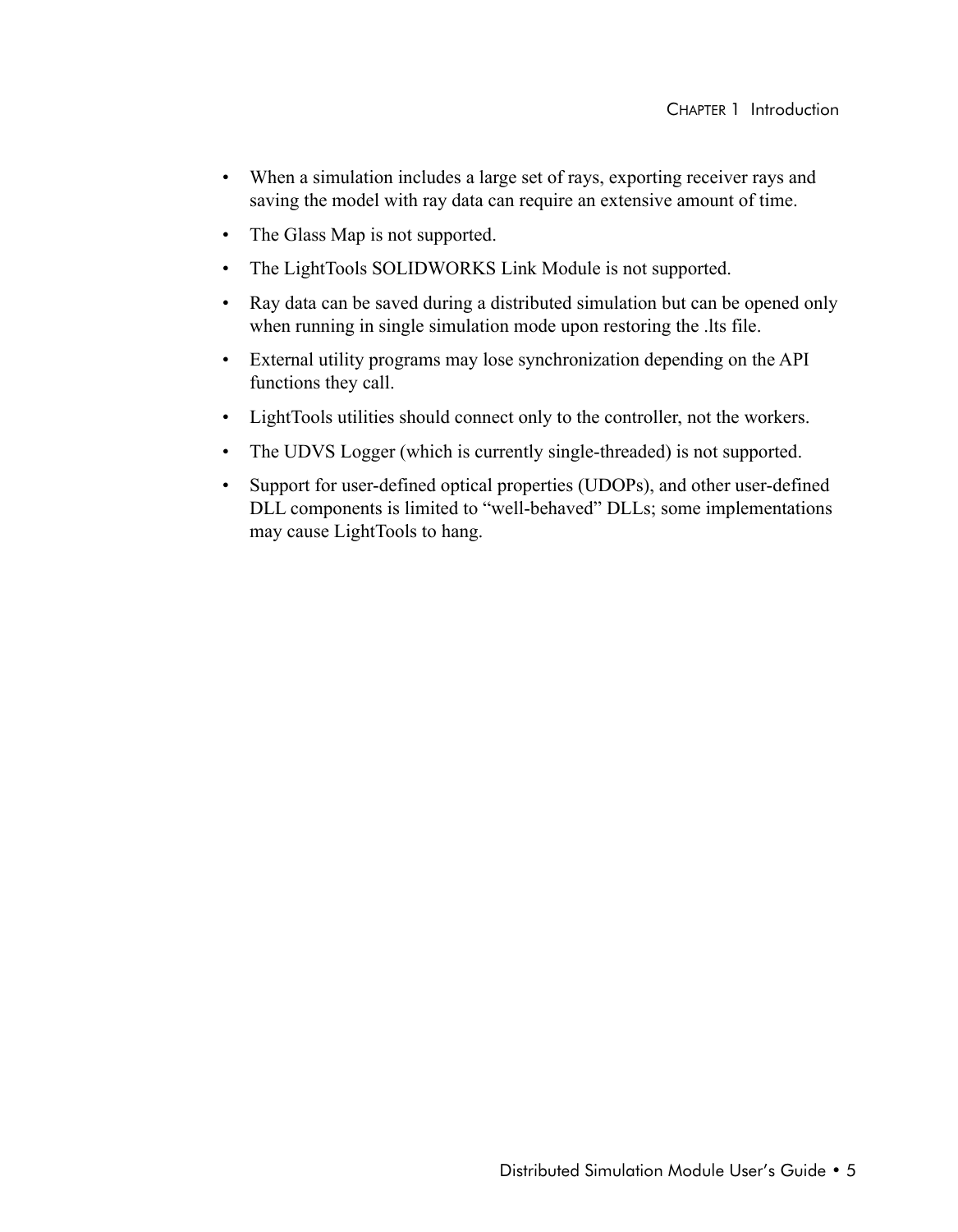CHAPTER 1 Introduction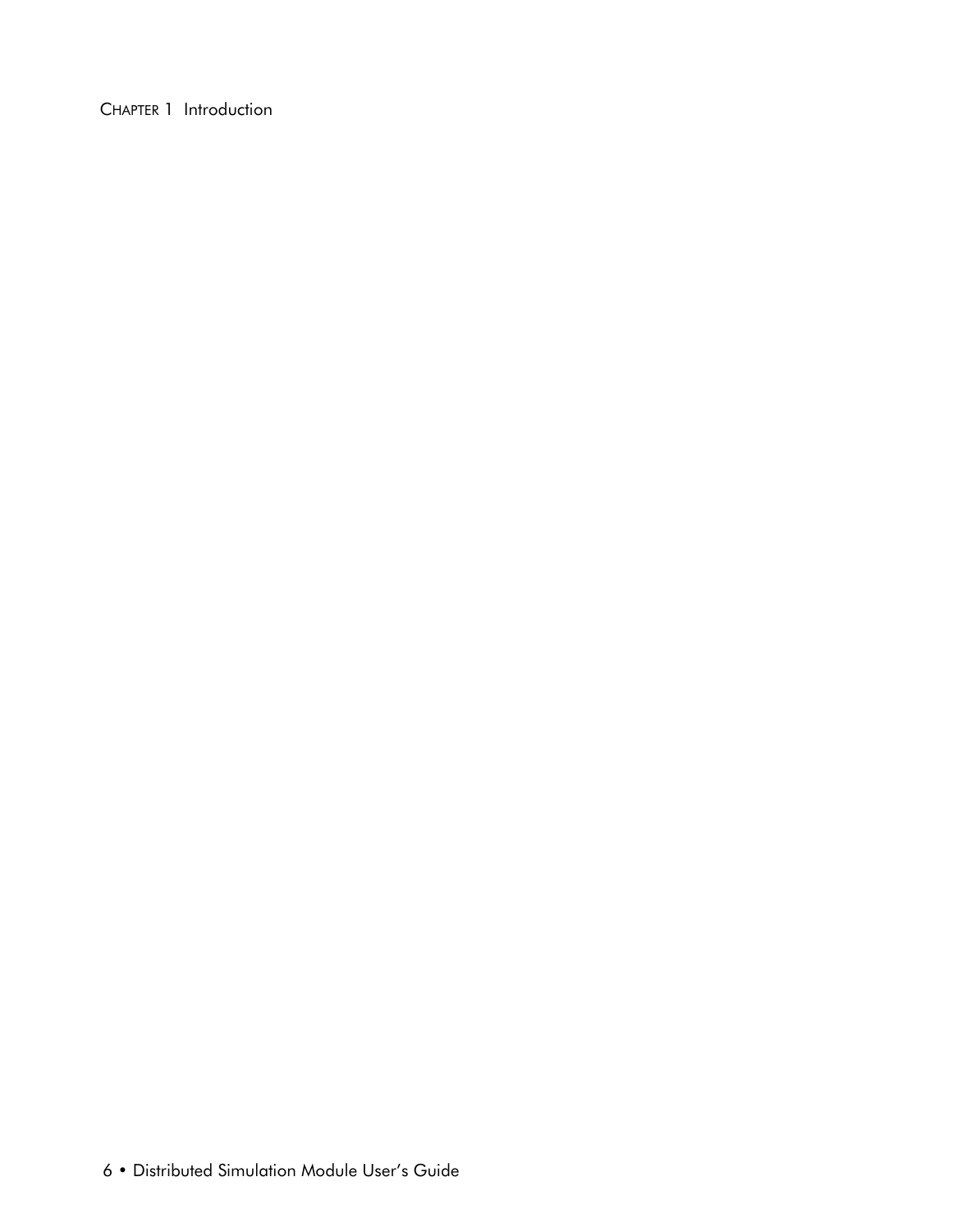# <span id="page-10-0"></span>**Chapter 2 Installing the Distributed Simulation Module**

<span id="page-10-3"></span>To operate LightTools over a network of computers for distributed simulations, you must have:

- LightTools installed on the controller and worker host computers.
- A floating license server with licenses for LightTools, any required modules, and for each worker participating in the simulation.
- Intel Message Passing Interface (MPI) installed on each host running worker sessions that participate in simulations.

#### *Tell me about...*

- *[Installing the Floating License Manager](#page-10-1)* on page 7
- *[Installing LightTools](#page-10-2)* on page 7
- *[Installing MPI](#page-11-0)* on page 8

### <span id="page-10-1"></span>**Installing the Floating License Manager**

You must have the latest version of the OSG Floating License Manager, which is provided on the SolvNetPlus website on the same Downloads page as the product software. You can install the floating license manager on any computer in the domain accessible to the controller and worker host computers.

For instructions for installing the OSG Floating License Manager, see the *LightTools Installation Guide*, which is available to download on SolvNetPlus and the Synopsys website (https://www.synopsys.com/optical-solutions/support/ support-install-lic-overview.html).

# <span id="page-10-2"></span>**Installing LightTools**

You must install LightTools on the controller and each worker host computer. We recommend that you run the same version of LightTools on the controller and each host through a shared executable path.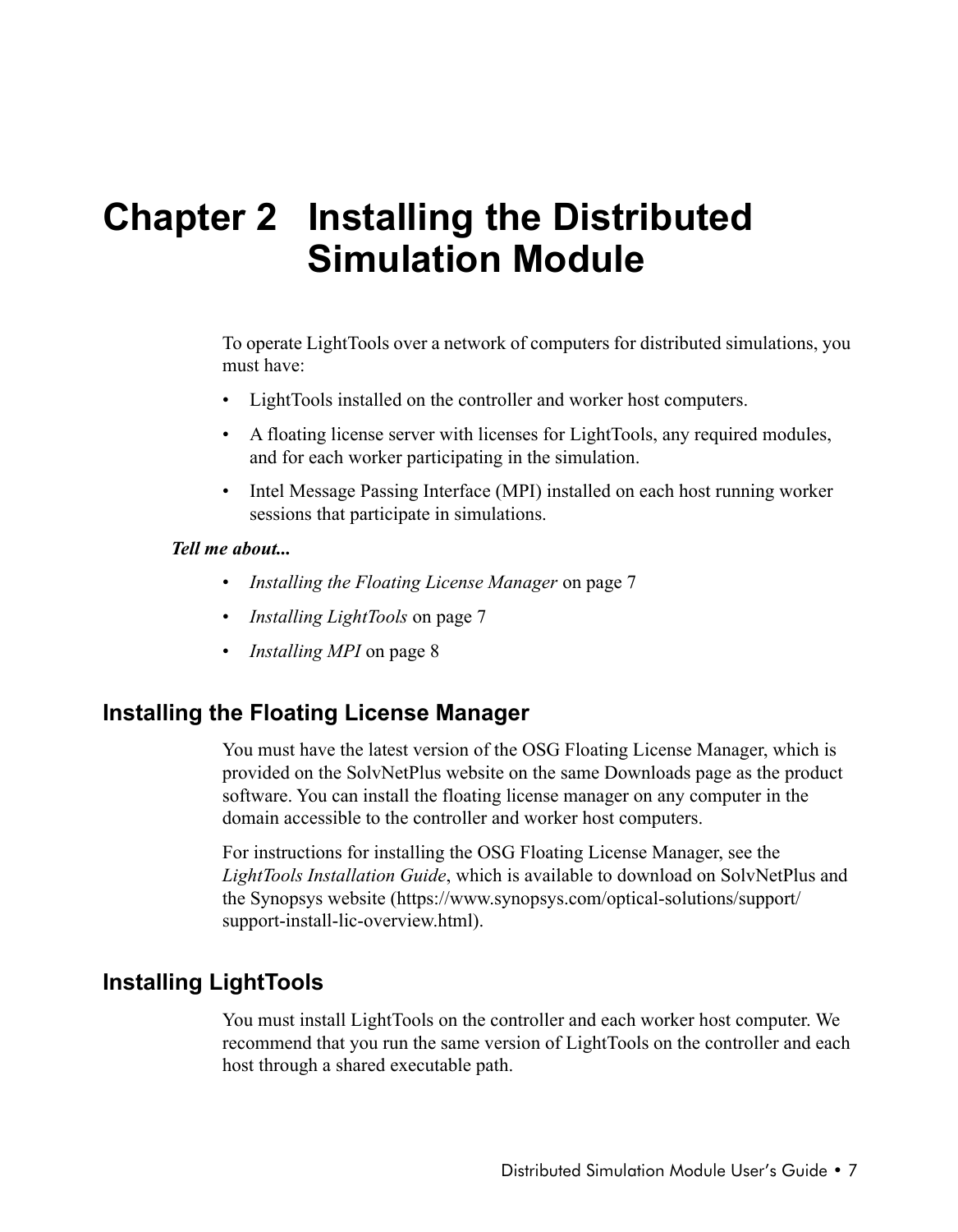For details about installing LightTools, see the *LightTools Installation Guide*, which is available to download on SolvNetPlus and the Synopsys website (https:// www.synopsys.com/optical-solutions/support/support-install-lic-overview.html).

### <span id="page-11-0"></span>**Installing MPI**

You must install MPI on the controller and all worker host computers. The MPI executable is provided on the SolvNetPlus website on the same Downloads page as the product software.

- 1. Navigate to the folder where the file w mpi-rt p 2018.2.185.exe is located.
- 2. Double-click the file w\_mpi-rt\_p\_2018.2.185.exe and follow the prompts, accepting the default settings.
- 3. Open a Windows command prompt as administrator.
- 4. Enter the command:
	- hydra\_service -install
- 5. Run MPI by entering the following command in the command prompt. mpiexec -n 2 hostname.exe

When prompted, enter your user name and Windows password. Tip: See *[How to](#page-11-1)  [Make MPI Remember Your Credentials](#page-11-1)* on page 8.

If the setup is correct, the name of your computer id displayed twice as output.

#### <span id="page-11-1"></span>**How to Make MPI Remember Your Credentials**

You can register your username and password with MPI so you don't have to enter it every time you run LightTools. This information is stored in the registry as encrypted data.

1. From a command prompt, enter:

mpiexec -register

- 2. Enter the domain and username (e.g., DOMAIN\username)
- 3. Enter your Windows password, and confirm it.

#### <span id="page-11-2"></span>**Querying the MPI Version**

To query the MPI component installed on the controller, click the Check MPI Version button on the LightTools Cluster Startup dialog box. To open this dialog box, select the Windows Start menu and select **LightTools > Start Distributed Simulation.**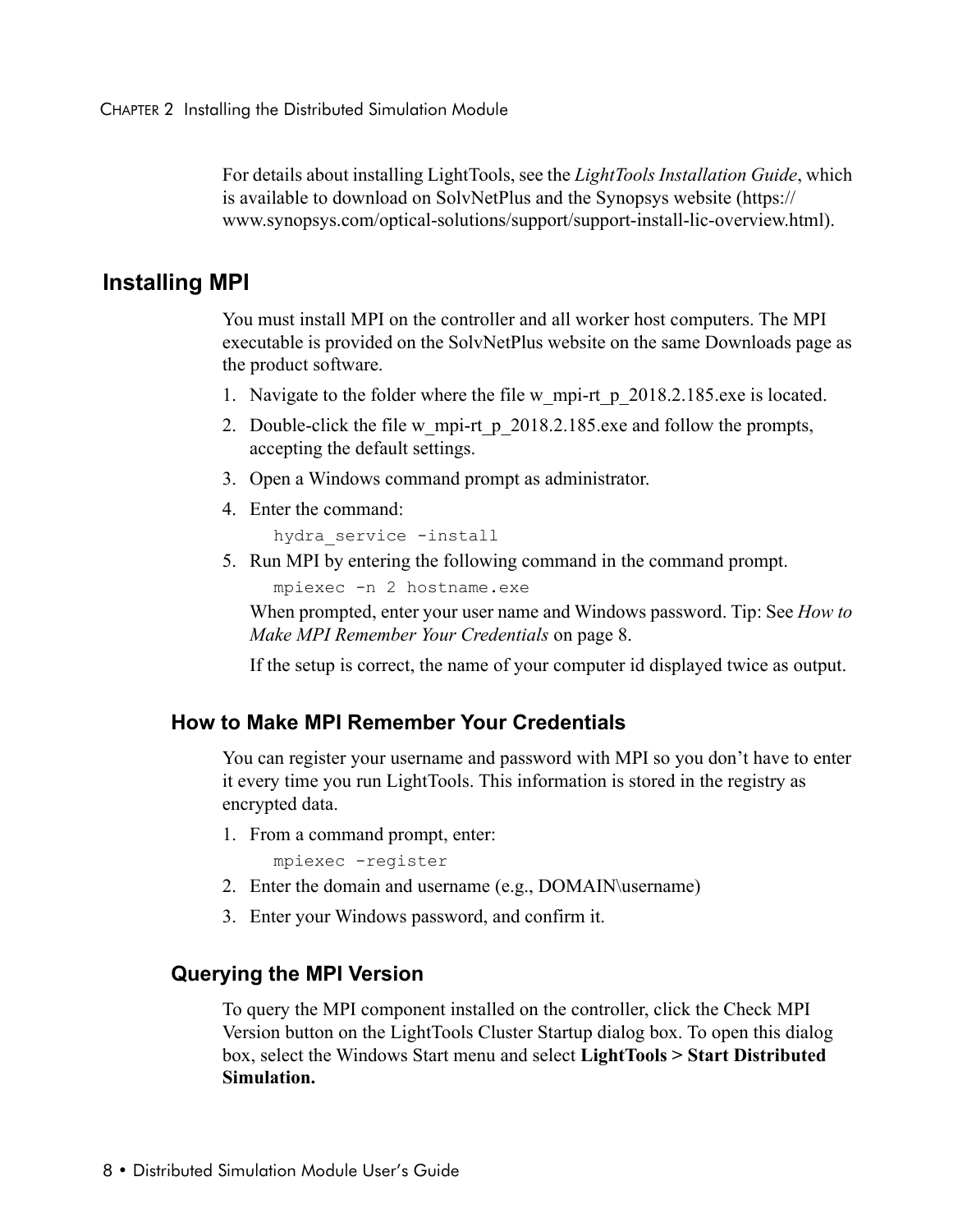| LT LightTools Cluster Startup |         |              |                 |                    | ×<br>□            |
|-------------------------------|---------|--------------|-----------------|--------------------|-------------------|
| Host                          | Enabled | Ping<br>(ms) | Worker<br>Count | <b>Notes</b>       | Launch            |
| test-dsim-1                   | ✓       |              |                 | available mwf only | <b>LīghtTools</b> |
| test-dsim-2                   | ✓       |              |                 | available mtwthf   |                   |
|                               |         |              |                 |                    | Diagnostics       |
|                               |         |              |                 |                    | Ping Hosts        |
|                               |         |              |                 |                    | Check MPI Version |

**T**he MPI version number is displayed in the message window.

```
Info: Launching command:
                                                                                                                    \hat{\mathbf{r}}nure: Datasector Community<br>mpiexector -V<br>mpiexect: Intel(R) MPI Library for Windows* OS, Version 2018 Update 2 Build 20180125
mpiexec: Copyright 2003-2018 Intel Corporation.
mpiexec: Exited
```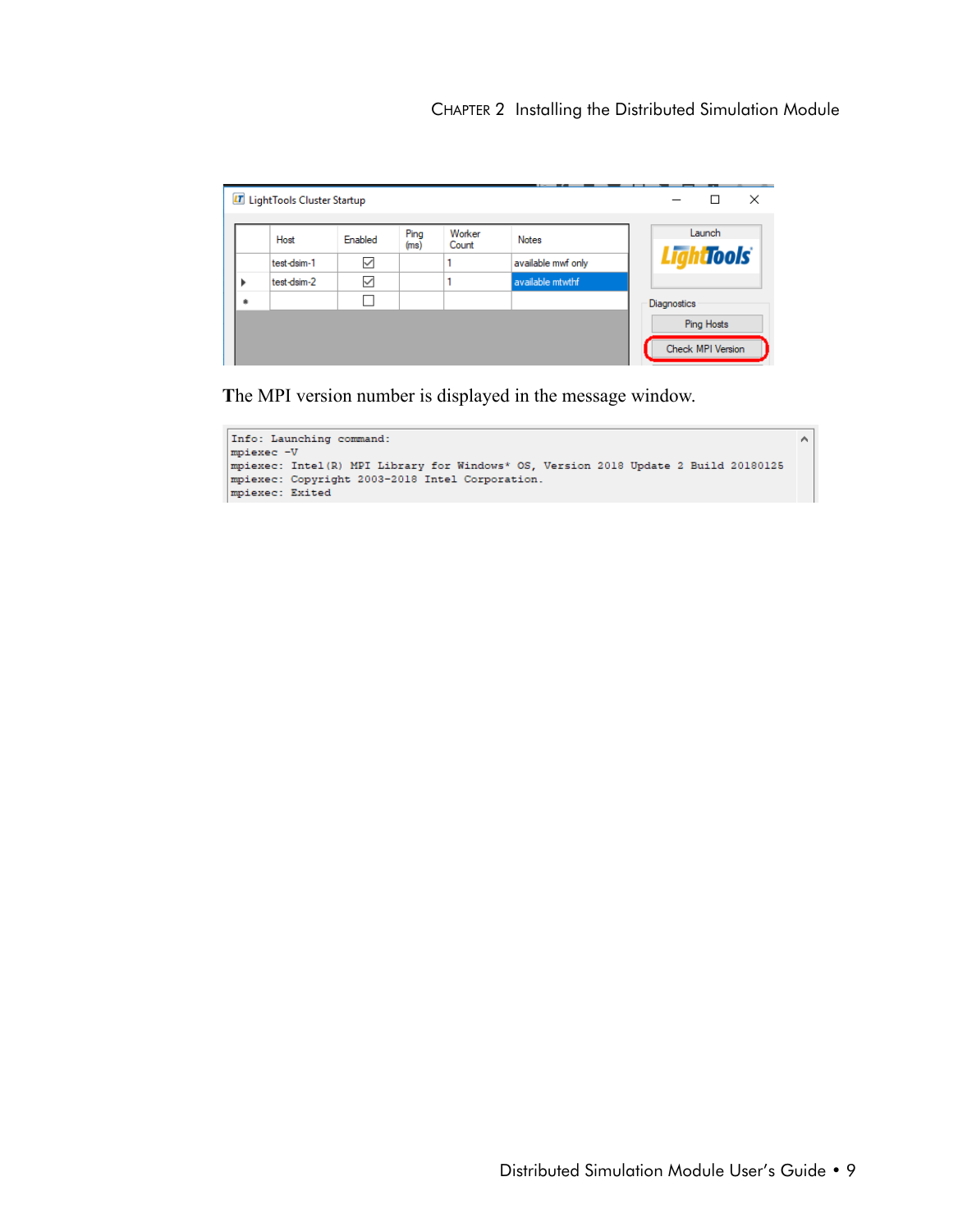CHAPTER 2 Installing the Distributed Simulation Module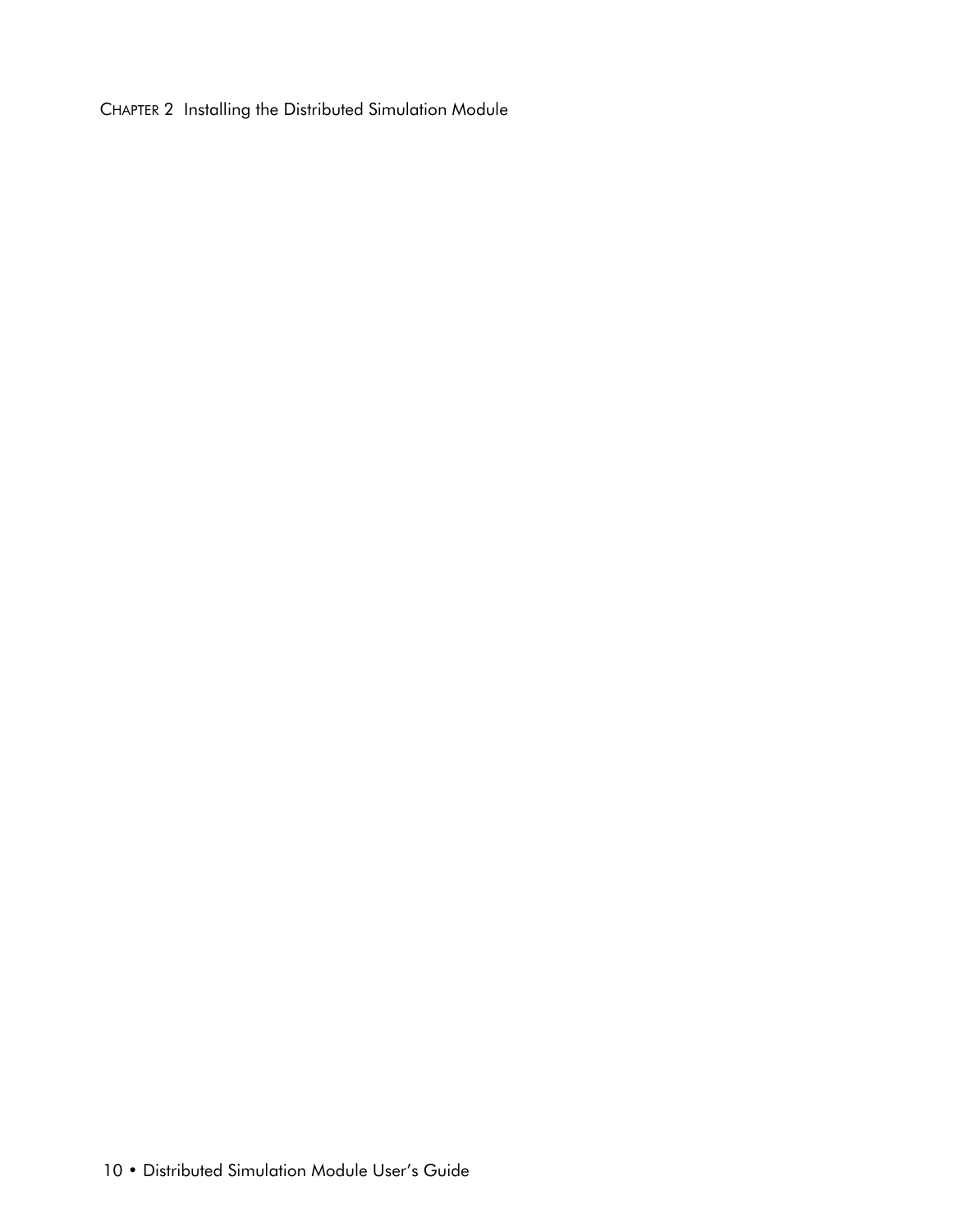<span id="page-14-2"></span><span id="page-14-0"></span>To run a distributed simulation, you first define the location of the LightTools executable, controller, workers, and some command options.You can do this using the LightTools Cluster Startup dialog box or from a command prompt, as described in the following procedures.

#### *Tell me about...*

- *[Starting a Distributed Simulation](#page-14-1)* on page 11
- *[Stopping a Distributed Simulation](#page-20-0)* on page 17
- *[Troubleshooting](#page-21-0)* on page 18

### <span id="page-14-1"></span>**Starting a Distributed Simulation**

Follow these steps to open the LightTools Cluster Startup dialog box and define and start a distributed simulation session.This dialog box provides a table for specifying hosts and workers, options for specifying controller inputs, diagnostic tools, and a message window.

1. Click the Windows Start menu and select **LightTools > Start Distributed Simulation.**

The LightTools Cluster Startup dialog box is displayed, shown in the following figure.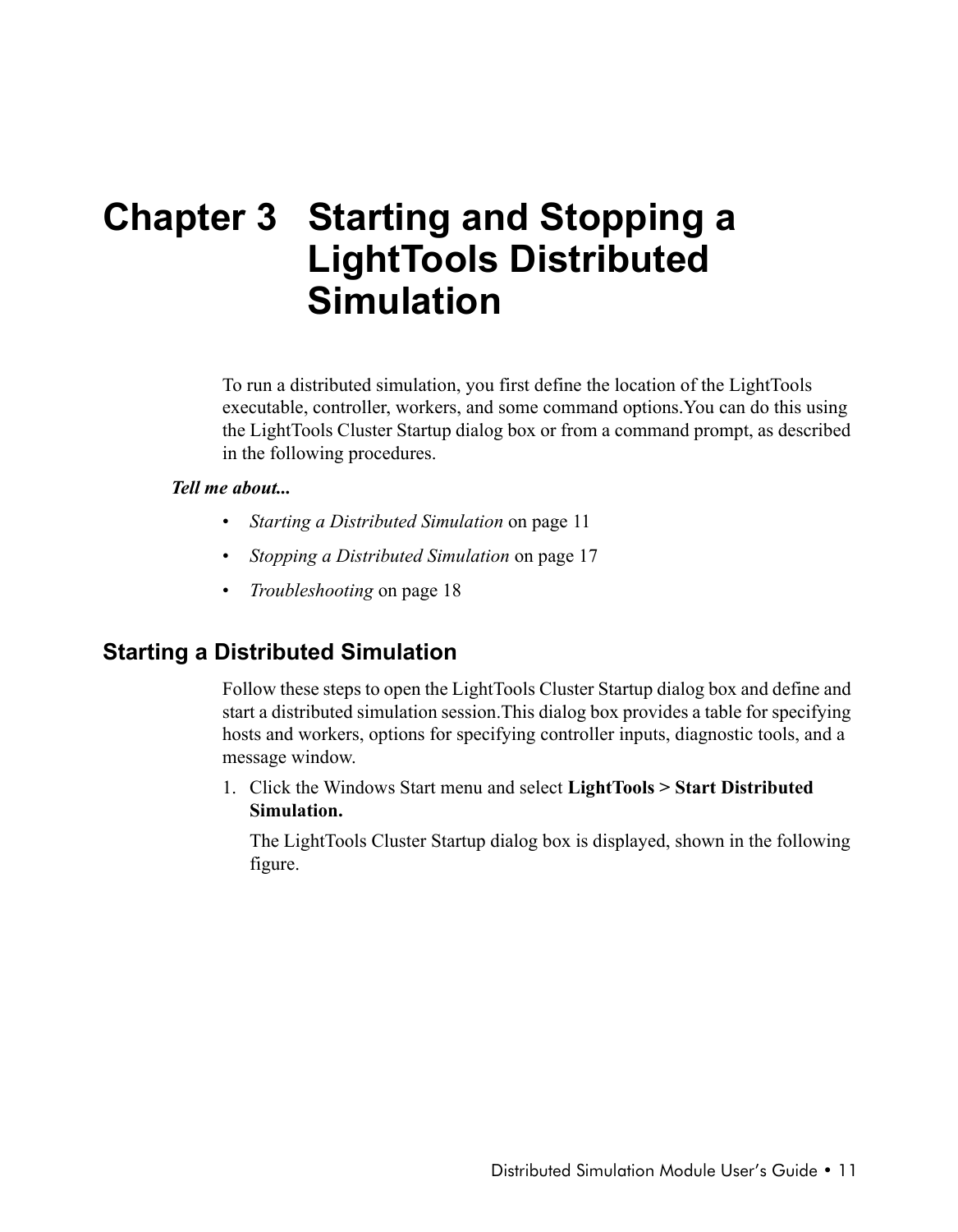|        | Host                           | Enabled                       | Ping (ms)                                            | <b>Worker Count</b>                                                                     | No            | Launch                       |    |
|--------|--------------------------------|-------------------------------|------------------------------------------------------|-----------------------------------------------------------------------------------------|---------------|------------------------------|----|
| Þм     |                                | $\overline{\vee}$             |                                                      | 1                                                                                       |               | <b>LightTools</b>            |    |
|        |                                |                               |                                                      |                                                                                         |               |                              |    |
|        |                                |                               |                                                      |                                                                                         |               | Diagnostics                  |    |
|        |                                |                               |                                                      |                                                                                         |               | Ping Hosts                   |    |
|        |                                |                               |                                                      |                                                                                         |               | Check MPI Version            |    |
|        |                                |                               |                                                      |                                                                                         |               | Test with hostname           |    |
|        |                                |                               |                                                      |                                                                                         |               | <b>Kill Launched Process</b> |    |
|        |                                |                               |                                                      |                                                                                         |               | <b>List LT Processes</b>     |    |
| $\leq$ |                                |                               |                                                      |                                                                                         | $\rightarrow$ | Kill all LT Processes        |    |
|        | Network Path to It exe         | \\ <path+to>\It exe</path+to> |                                                      |                                                                                         |               | <b>Total Hosts</b>           | O  |
|        | Network Working Directory      |                               | \\ <working-directory-path></working-directory-path> |                                                                                         |               | <b>Enabled Hosts</b>         | 10 |
|        | Additional Arguments to It.exe |                               |                                                      |                                                                                         |               | Enabled Workers 0            |    |
|        |                                |                               |                                                      | Info: Loaded data from C:\Users\Public\Documents\LTShared\cluster\LightToolsClusterSe A |               |                              |    |
|        |                                |                               |                                                      |                                                                                         |               |                              |    |
|        |                                |                               |                                                      |                                                                                         |               |                              |    |

2. Specify the hosts and workers in the table at the top of the dialog box.

|       | LT LightTools Cluster Startup |         |              |                 |                    |                      |                  | × |
|-------|-------------------------------|---------|--------------|-----------------|--------------------|----------------------|------------------|---|
|       | Host                          | Enabled | Ping<br>(ms) | Worker<br>Count | Notes              |                      | Launch           |   |
|       | test-dsim-1                   | ✓       |              |                 | available mwf only |                      | <b>TahtTools</b> |   |
|       | test-dsim-2                   | ▽       |              |                 | available mtwthf   |                      |                  |   |
| .l in |                               | ◡       |              |                 |                    | <b>Diagnostics</b>   |                  |   |
|       |                               |         |              |                 |                    | ____________________ | Ping Hosts       |   |

To specify the workers, you provide a host name and a worker count. You can also control which host is enabled and add notes. The columns for specifying workers are:

– Host: Enter the host name or IP address of the computer on which one or more worker sessions will run. To delete a host, select the row and press the Delete key.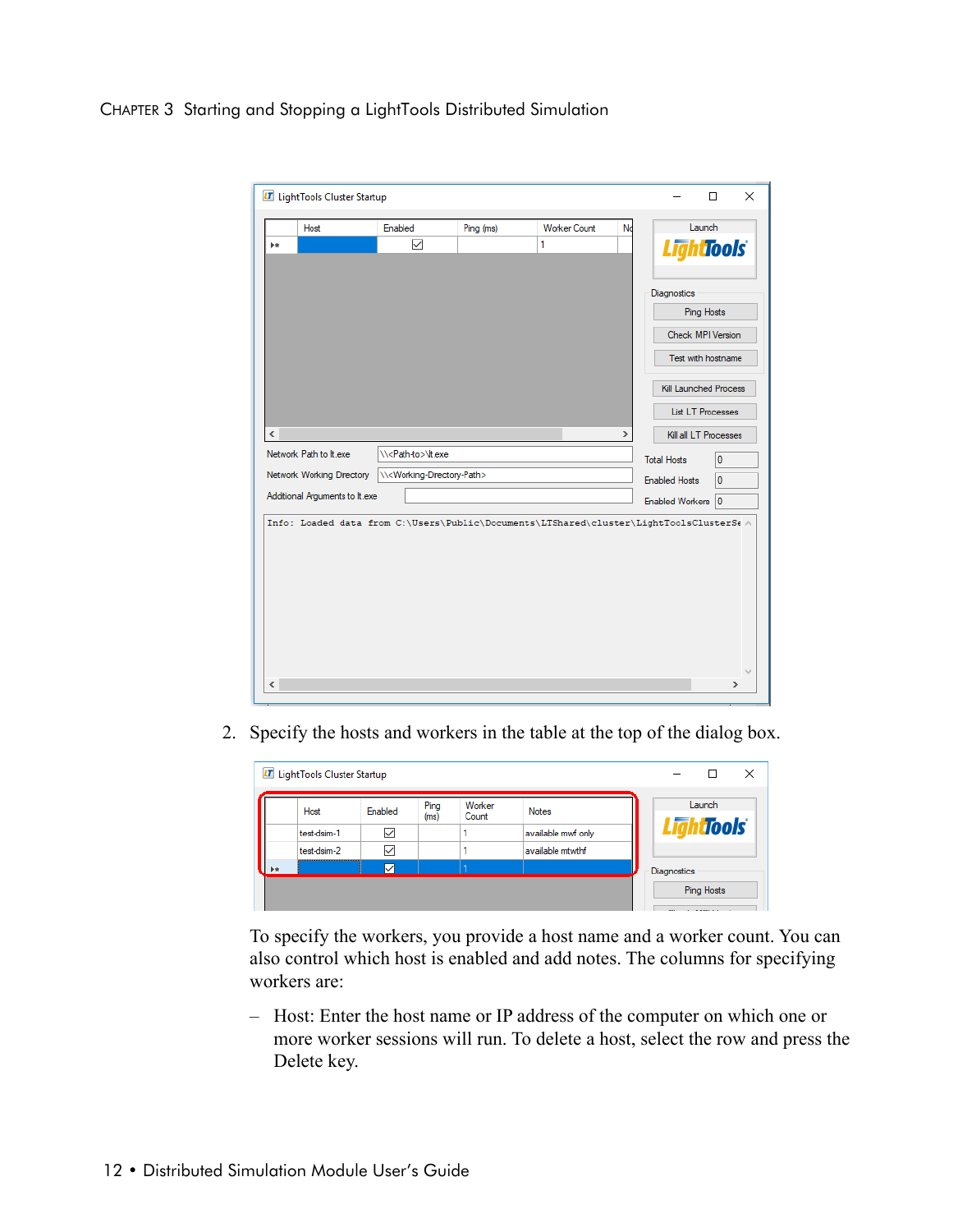- Enabled: Indicates whether or not the workers on this host participate in a distributed simulation. This option is turned *on* (checked) when you add a host to the list. You can turn it on or off to select a subset of known hosts to participant in the simulation.
- Ping (ms): This is not an input field. This field displays the results when you click the Ping Hosts button in the Diagnostics section of the dialog box to test the availability of hosts. It shows the time used to connect to each host (in milliseconds); if the host cannot be found, it displays the status **failed**, which indicates that you can disable it for the next simulation.
- Worker Count: Controls the number of worker sessions that will run on the host. By default, one session will run, but you can enter a value to increase this when the host has many CPUs and sufficient memory to allow multiple LightTools instances. Each worker is designed to allow using 16 threads, so you can increase this when the host supports more than 16 threads. If you want to run multiple worker sessions of LightTools on a host, see *[Increasing](#page-19-0)  [Desktop Heap Memory on Worker Nodes](#page-19-0)* on page 16



**Note:** You must have a Distributed Simulation Module license for every worker session of LightTools that runs on a host computer.

– Notes: You can add information such as when a host is available, what its capabilities are, or other information that is useful to you. Notes are preserved between sessions.

The total number of hosts, total enabled hosts, and enabled workers are displayed on the right side of the dialog box, shown in the following figure.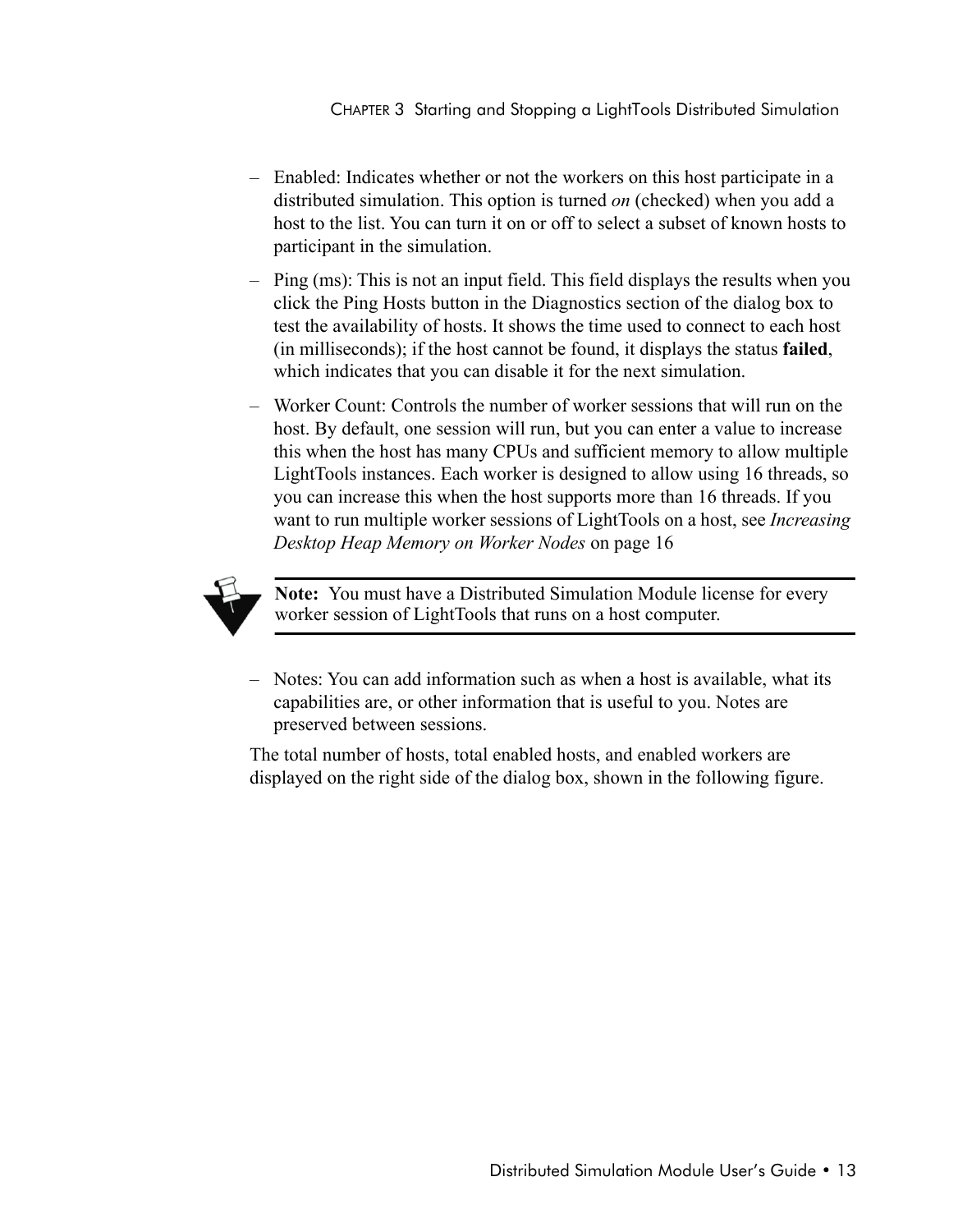|   | LT LightTools Cluster Startup  |                              |                                                      |                 |                    |                              | п              | $\times$ |
|---|--------------------------------|------------------------------|------------------------------------------------------|-----------------|--------------------|------------------------------|----------------|----------|
|   | Host                           | Enabled                      | Ping<br>(m <sub>s</sub> )                            | Worker<br>Count | <b>Notes</b>       | Launch                       |                |          |
|   | test-dsim-1                    | ☑                            |                                                      | 1               | available mwf only | <b>LightTools</b>            |                |          |
|   | test-dsim-2                    | ☑                            |                                                      | 1               | available mtwthf   |                              |                |          |
| ŵ |                                |                              |                                                      |                 |                    | Diagnostics                  |                |          |
|   |                                |                              |                                                      |                 |                    | Ping Hosts                   |                |          |
|   |                                |                              |                                                      |                 |                    | <b>Check MPI Version</b>     |                |          |
|   |                                |                              |                                                      |                 |                    | Test with hostname           |                |          |
|   |                                |                              |                                                      |                 |                    | <b>Kill Launched Process</b> |                |          |
|   |                                |                              |                                                      |                 |                    | <b>List LT Processes</b>     |                |          |
|   |                                |                              |                                                      |                 |                    | Kill all LT Processes        |                |          |
|   | Network Path to It exe         | \\ <path-to>\t_exe</path-to> |                                                      |                 |                    | <b>Total Hosts</b>           | $\overline{2}$ |          |
|   | Network Working Directory      |                              | \\ <working-directory-path></working-directory-path> |                 |                    | <b>Enabled Hosts</b>         | $\overline{2}$ |          |
|   | Additional Arguments to It.exe |                              |                                                      |                 |                    | <b>Enabled Workers</b>       | 2              |          |

3. Specify controller inputs.

Below the table of hosts and workers is a section for defining controller-related inputs for the simulations.

| <b>IT</b> LightTools Cluster Startup |                                |         |                                |                 |                    |  |  |
|--------------------------------------|--------------------------------|---------|--------------------------------|-----------------|--------------------|--|--|
|                                      | Host                           | Enabled | Ping<br>(ms)                   | Worker<br>Count | <b>Notes</b>       |  |  |
|                                      | test-dsim-1                    | ✓       |                                | 1               | available mwf only |  |  |
|                                      | test-dsim-2                    | ▽       |                                | 1               | available mtwthf   |  |  |
|                                      |                                |         |                                |                 |                    |  |  |
|                                      |                                |         |                                |                 |                    |  |  |
|                                      |                                |         |                                |                 |                    |  |  |
|                                      | Network Path to It.exe         |         | \\PCname\LightTools9.1.0\t.exe |                 |                    |  |  |
|                                      | Network Working Directory      |         | \\testing\shared\usemame       |                 |                    |  |  |
|                                      | Additional Arguments to It.exe |         |                                |                 |                    |  |  |

- Network Path to lt.exe: The distributed simulation is designed to share the same version of LightTools on the controller and workers, and this is the path to the shared LightTools executable.
- Network Working Directory: Like the LightTools executable, this defines the path that the controller and workers use to access model files and save results. This must be a shared network path.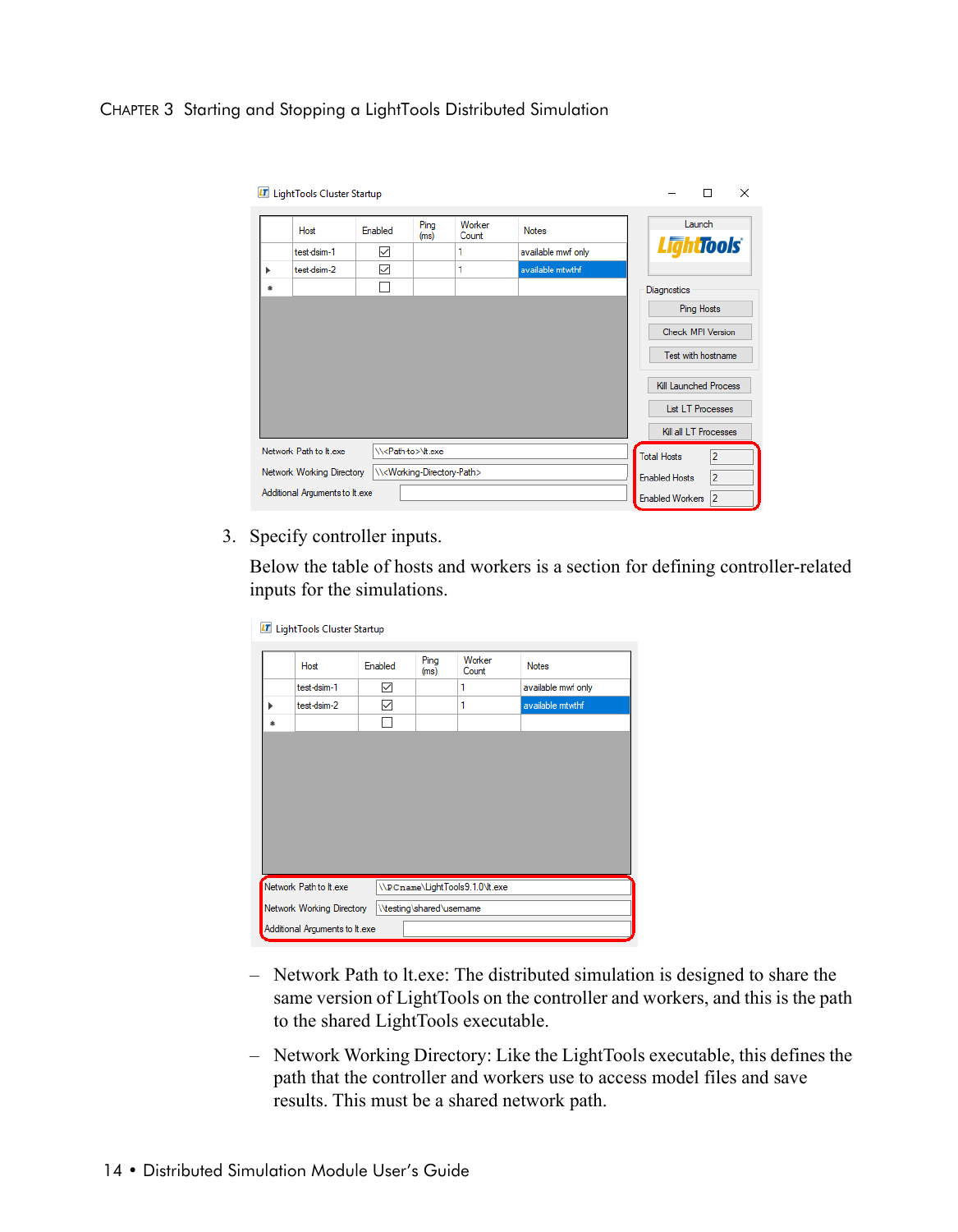- Additional Arguments to lt.exe: Allows you to enter command line options to use when LightTools starts.
- 4. Verify that the hosts are available using either of these options:
	- Click the **Ping Hosts** button.

| <b>Diagnostics</b> | Launch<br>Liahtiools     |  |
|--------------------|--------------------------|--|
|                    |                          |  |
|                    |                          |  |
|                    | <b>Ping Hosts</b>        |  |
|                    | <b>Check MPI Version</b> |  |

This button initiates a test communication to each host using the Windows ping command and displays the communication time in the Ping (ms) column of the table.

| Host        | Enabled | Ping<br>(ms) | Worker<br>Count | <b>Notes</b>       |
|-------------|---------|--------------|-----------------|--------------------|
| test-dsim-1 | ✓       | : 1ms        |                 | available mwf only |
| test-dsim-2 |         | failed       |                 | available mtwthf   |

– Click the **Test with hostname** button.



This option performs a more thorough test of the participating hosts, including checking that MPI is installed. Information on the command operation and the status of the hosts is displayed in the message window.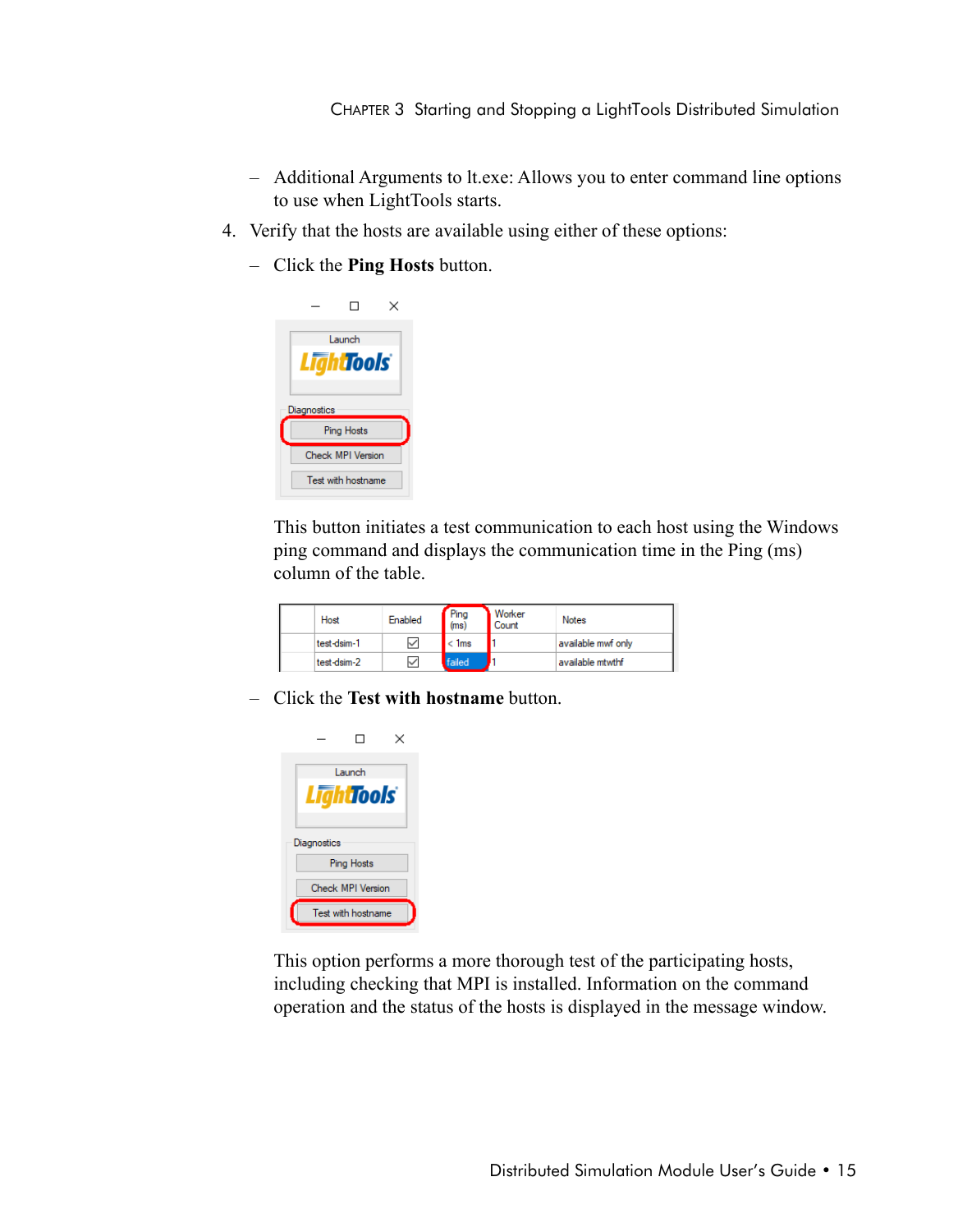```
Info: Starting hostname test
Info: Machine file written to C:\Users\Public\Documents\LTShared\cluster\LTClusterMac
Info: Launching command:
mpiexec -print-rank-map -1 -machine C:\Users\Public\Documents\LTShared\cluster\LTClus
mpiexec: (test-dsim-1:0)
mpiexec: (test-dsim-2:1)
mpiexec: [0] test-dsim-1
mpiexec: [1] test-dsim-2
mpiexec: Exited
\langle
```
Depending on the results of the host verification, you can enable or disable hosts for the distributed simulation.

5. When you are ready to open a model for the distributed simulation, click the Launch LightTools button.

|                    | Launch<br>LiahtTools     |  |
|--------------------|--------------------------|--|
|                    |                          |  |
| <b>Diagnostics</b> |                          |  |
|                    | <b>Ping Hosts</b>        |  |
|                    | <b>Check MPI Version</b> |  |

When you start a simulation, the process is distributed according to the parameters specified in the LightTools Cluster Startup dialog box. The process generates the following two data files during operation.

- LTClusterMachine.txt: Contains a list of the participating hosts and used when a distributed simulation is started.
- LightToolsClusterSetup.xml: Stores the current settings of the program and restores them when the Startup program is started.

### <span id="page-19-0"></span>**Increasing Desktop Heap Memory on Worker Nodes**

Workers run in a non-interactive session that has limited Desktop Heap Memory resources available. If you want to run multiple sessions of LightTools on a worker, you need to adjust this value (on each worker) to allow multiple workers on the same workstation by editing the registry value at:

```
HKEY_LOCAL_MACHINE\SYSTEM\CurrentControlSet\Control\Session 
Manager\SubSystems\Windows
```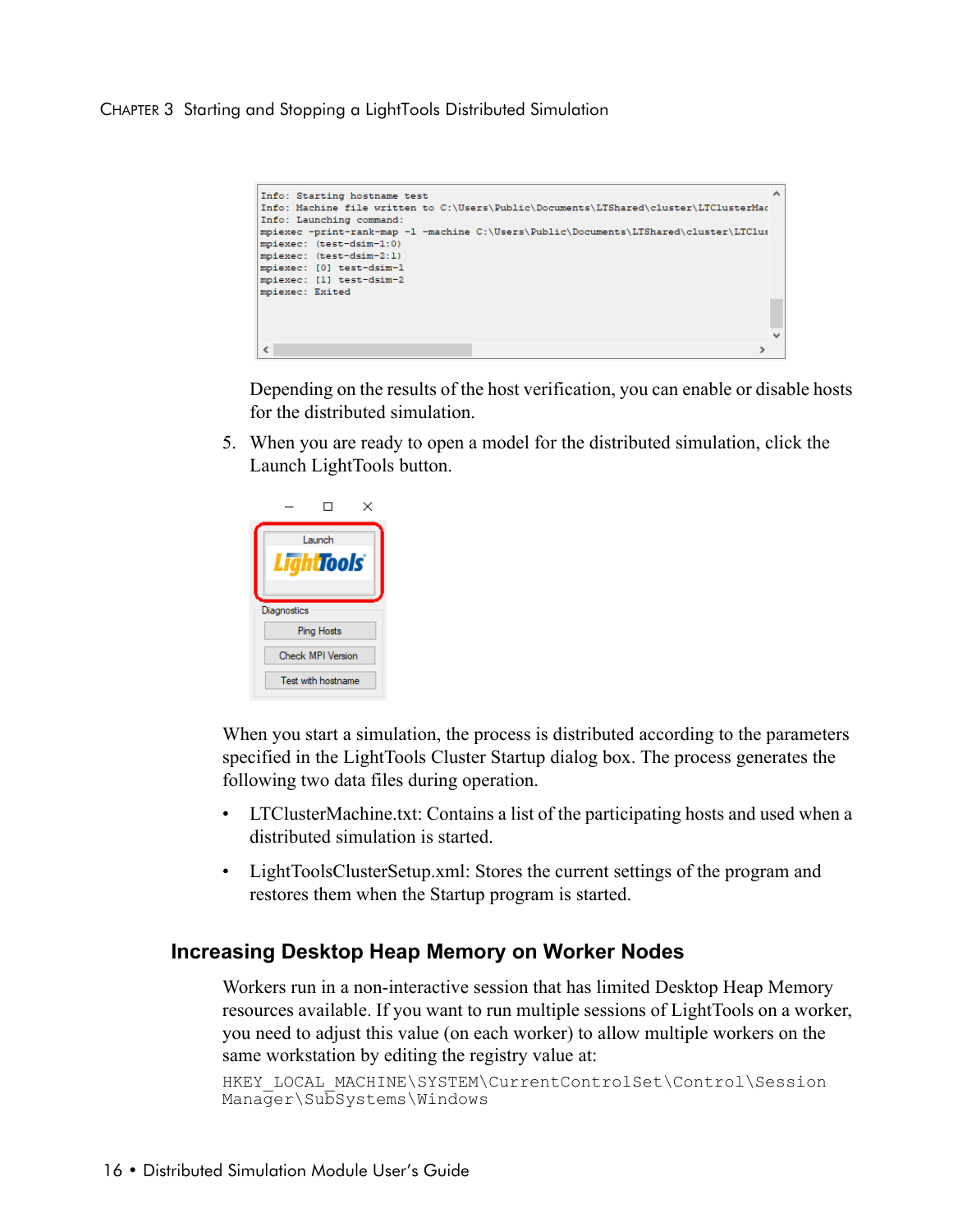The entry should look something like:

```
%SystemRoot%\system32\csrss.exe ObjectDirectory=\Windows 
SharedSection=1024,20480,768 Windows=On SubSystemType=Windows 
ServerDll=basesrv,1 
ServerDll=winsrv:UserServerDllInitialization,3 
ServerDll=winsrv:ConServerDllInitialization,2 
ServerDll=sxssrv,4 ProfileControl=Off MaxRequestThreads=16
```
The third number in SharedSection controls the size of Desktop Heap Memory for non-interactive sessions. Increase this value to 8192 or greater. After changing this registry value, reboot.

### <span id="page-20-0"></span>**Stopping a Distributed Simulation**

If LightTools becomes unresponsive, you can terminate the distributed process using the following options in the LightTools Cluster Startup dialog box.

|   | <b>IT</b> LightTools Cluster Startup |         |              |                 |                    | . .<br>$\times$<br>п     |
|---|--------------------------------------|---------|--------------|-----------------|--------------------|--------------------------|
|   | Host                                 | Enabled | Ping<br>(ms) | Worker<br>Count | <b>Notes</b>       | Launch                   |
|   | test-dsim-1                          | ☑       |              | 1               | available mwf only | <b>LīghtTools</b>        |
|   | test-dsim-2                          | ☑       |              | 1               | available mtwthf   |                          |
| ٠ |                                      |         |              |                 |                    | Diagnostics              |
|   |                                      |         |              |                 |                    | <b>Ping Hosts</b>        |
|   |                                      |         |              |                 |                    | <b>Check MPI Version</b> |
|   |                                      |         |              |                 |                    | Test with hostname       |
|   |                                      |         |              |                 |                    | Kill Launched Process    |
|   |                                      |         |              |                 |                    | <b>List LT Processes</b> |
|   |                                      |         |              |                 |                    | Kill all LT Processes    |

- **Kill Launched Process**: Terminates the last command issued when a problem is encountered; for example, if you click **Test with hostname** and one of the hosts is not available, the last command issue for that host would be terminated.
- **List LT Process:** Lists all instances of LightTools that are running.
- **Kill all LT Processes**: Terminates all instances of LightTools that are running, even those that are not part of the distributed simulation.